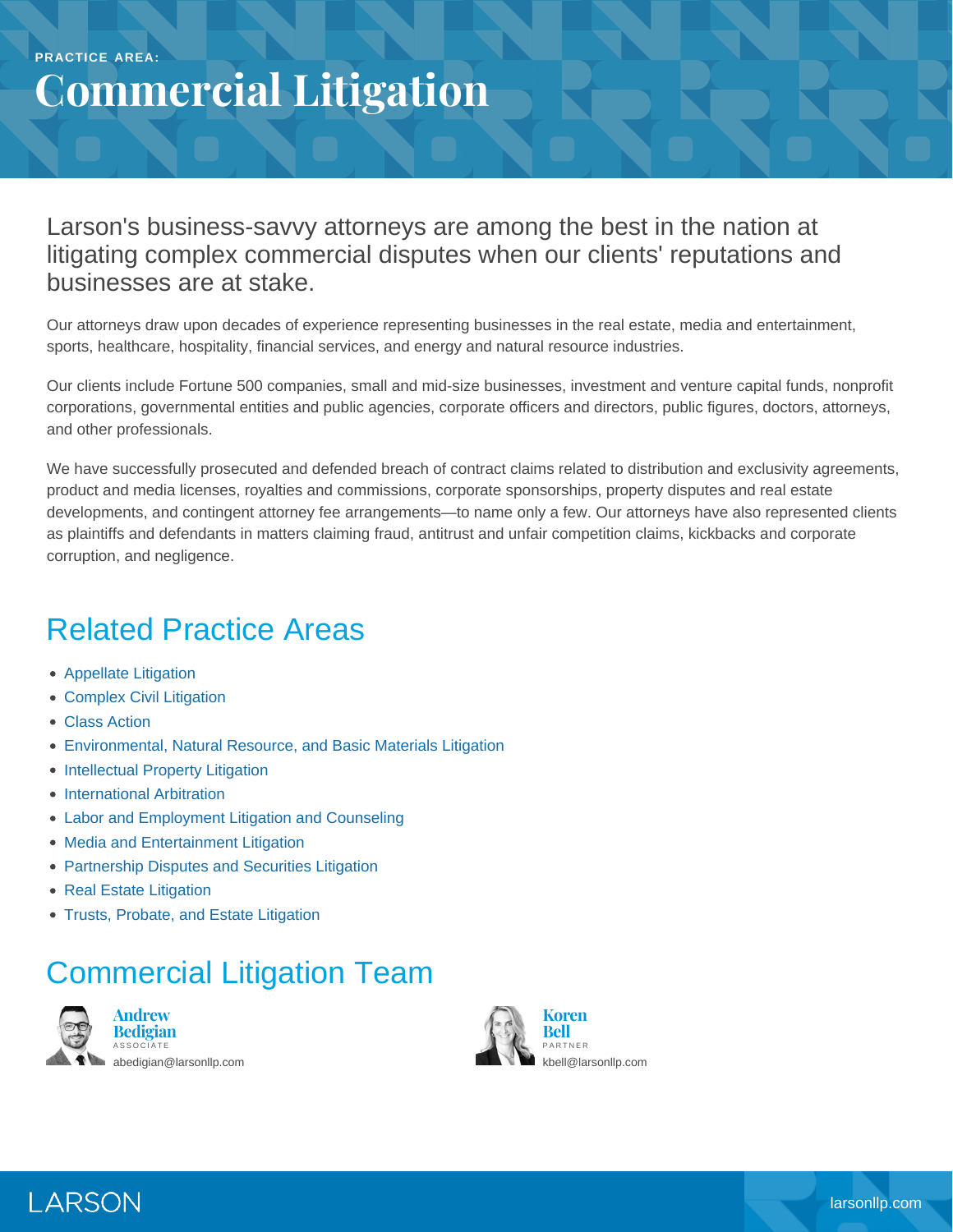



**Jennifer Cooper** ASSOCIATE [jcooper@larsonllp.com](mailto:jcooper@larsonllp.com)

**Jonathan Gershon** ASSOCIATE





**Harlan** PARTNER [rcharlan@larsonllp.com](mailto:rcharlan@larsonllp.com)



**Mark Kanow ASSOCIATE** [mkanow@larsonllp.com](mailto:mkanow@larsonllp.com)



**Jodie Koo** ASSOCIATE [jkoo@larsonllp.com](mailto:jkoo@larsonllp.com)



**Stephen Larson** PARTNER [slarson@larsonllp.com](mailto:slarson@larsonllp.com)



**A. Alexander Lowder** PARTNER [alowder@larsonllp.com](mailto:alowder@larsonllp.com)



**Robert O'Brien** PARTNER EMERITUS [robrien@larsonllp.com](mailto:robrien@larsonllp.com)





**Jonathan**



**Ranja Rasul** ASSOCIATE [rrasul@larsonllp.com](mailto:rrasul@larsonllp.com)



**David Byrne** OF COUNSEL [dbyrne@larsonllp.com](mailto:dbyrne@larsonllp.com)



**Hannah Friedman** ASSOCIATE [hfriedman@larsonllp.com](mailto:hfriedman@larsonllp.com)



**Caroline Glennie-Smith** ASSOCIATE [cglennie-smith@larsonllp.com](mailto:cglennie-smith@larsonllp.com)



**Dana Howard**

PARTNER [dhoward@larsonllp.com](mailto:dhoward@larsonllp.com)



## **Nicole Kim**

**ASSOCIATE** [nkim@larsonllp.com](mailto:nkim@larsonllp.com)



**Lahana** ASSOCIATE [dlahana@larsonllp.com](mailto:dlahana@larsonllp.com)



**John Lee** COUNSEL [jlee@larsonllp.com](mailto:jlee@larsonllp.com)



**Inga Ludewig** OF COUNSEL [iludewig@larsonllp.com](mailto:iludewig@larsonllp.com)



**Catherine Owens** ASSOCIATE [cowens@larsonllp.com](mailto:cowens@larsonllp.com)





[hpotashner@larsonllp.com](mailto:hpotashner@larsonllp.com)



**Rick Richmond** PARTNER [rrichmond@larsonllp.com](mailto:rrichmond@larsonllp.com)